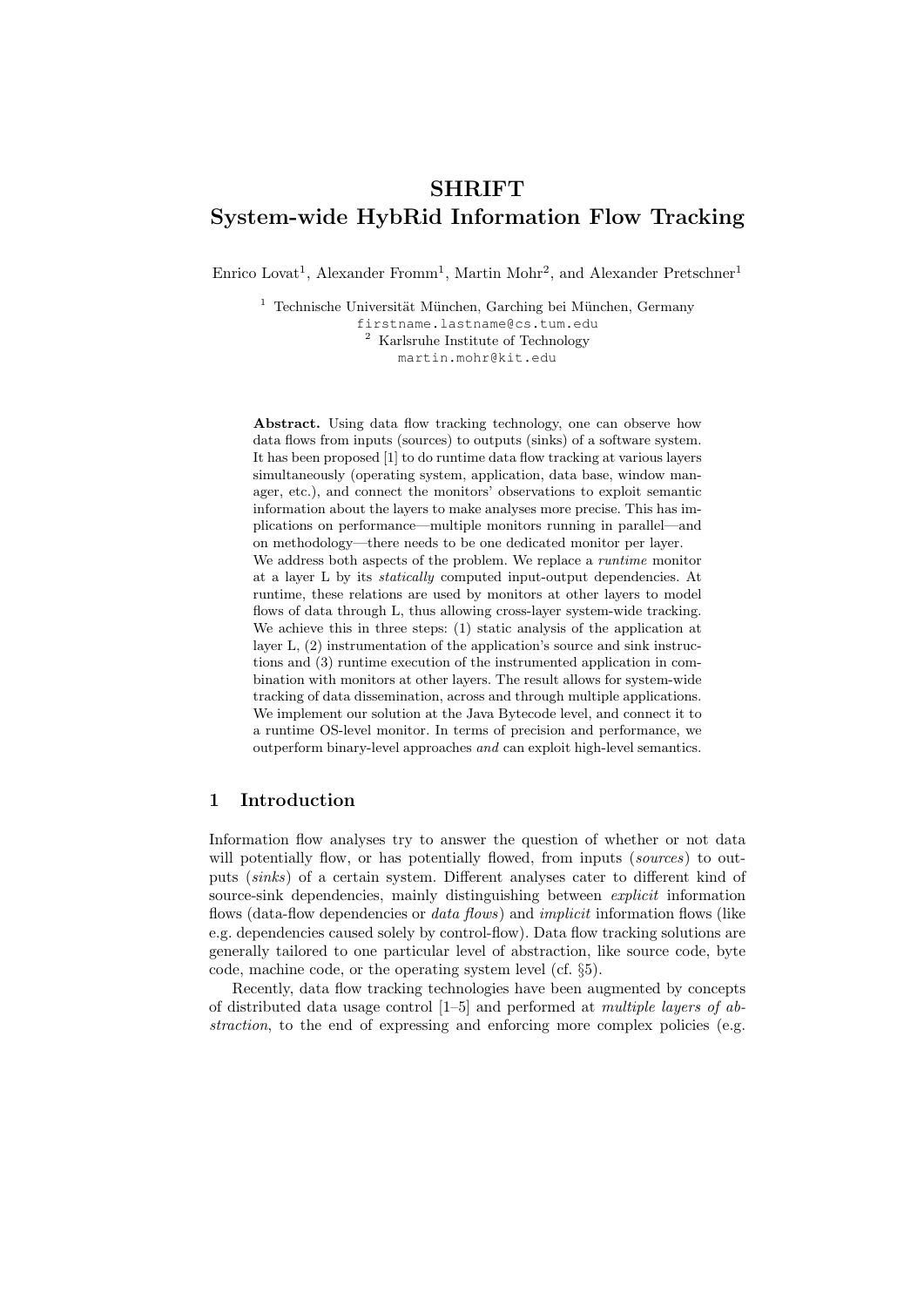"any representation of this picture must be deleted after thirty days"). Multilayer monitoring is important to preserve the high-level semantics of objects (e.g. "a mail") and events (e.g. "forward"), which is otherwise hard to capture at lower levels. But this benefit does not come for free: even a small number of monitors running in parallel may seriously compromise the performance of the overall system, and dedicated high-level monitors are not always available for every domain. In this case, the usual solution is to rely on conservative estimations provided by lower layers. For instance, if a dedicated monitor for a process is not available, an OS-level monitor would have to treat the process as a "black box" and assume that every sensitive data it got in touch with is propagated to every future output. This solution likely introduces many false positives and in this sense grossly overapproximates the set of potential information flows.

We propose SHRIFT, an approach to mitigate this issue. The core idea behind SHRIFT is to replace the runtime monitoring of how data flows through a process (or its black-box overapproximation) by consultations of a statically precomputed mapping between its inputs and outputs.

Running Example: A company enforces the policy "upon logout, delete every local copy of customer data" to prevent clerks to work with outdated material. Upon every login, a clerk must download from a central server a fresh version of



the customer data he is interested in. In this setting, a clerk uses the Zipper application to compress multiple customer data  $(E, F)$  into a single archive file (File 3), which he then sends to the company server using Ftp-Client.

In this example, a data-flow tracking system can help tracking down every copy of to-be-deleted customer data in the system. However, if the tracking is imprecise (too many false positives), additional important resources may be accidentally deleted as well. For example, ZipConfig (Zipper's configuration file), which is updated during every run of Zipper, could be mistakenly marked as containing data E and deleted upon logout, making Zipper unusable in the future. Similar concerns also apply to the Ftp-Client: FTP works with two channels, one for commands, and one for payload. In a black-box monitoring situation, once sensitive data is read, every write to any of the two channels may be possibly carrying sensitive information, and, as such, it should propagate the taint to the socket connection, and possibly to the recipient side. In this case, the credentials (marked as P in the figure), sent via the command channel, and the database in which they are stored on the server side would also be marked as "to-be-deleted".

Our approach improves the precision of information-flow tracking systemwide, i.e. through and in-between different processes/applications, like the flow of data **E** and **F** through the Zipper application (Source  $1 \rightarrow$  Sink 1) into File 3 and then through the Ftp-Client application (Source  $4 \rightarrow$  Sink 3)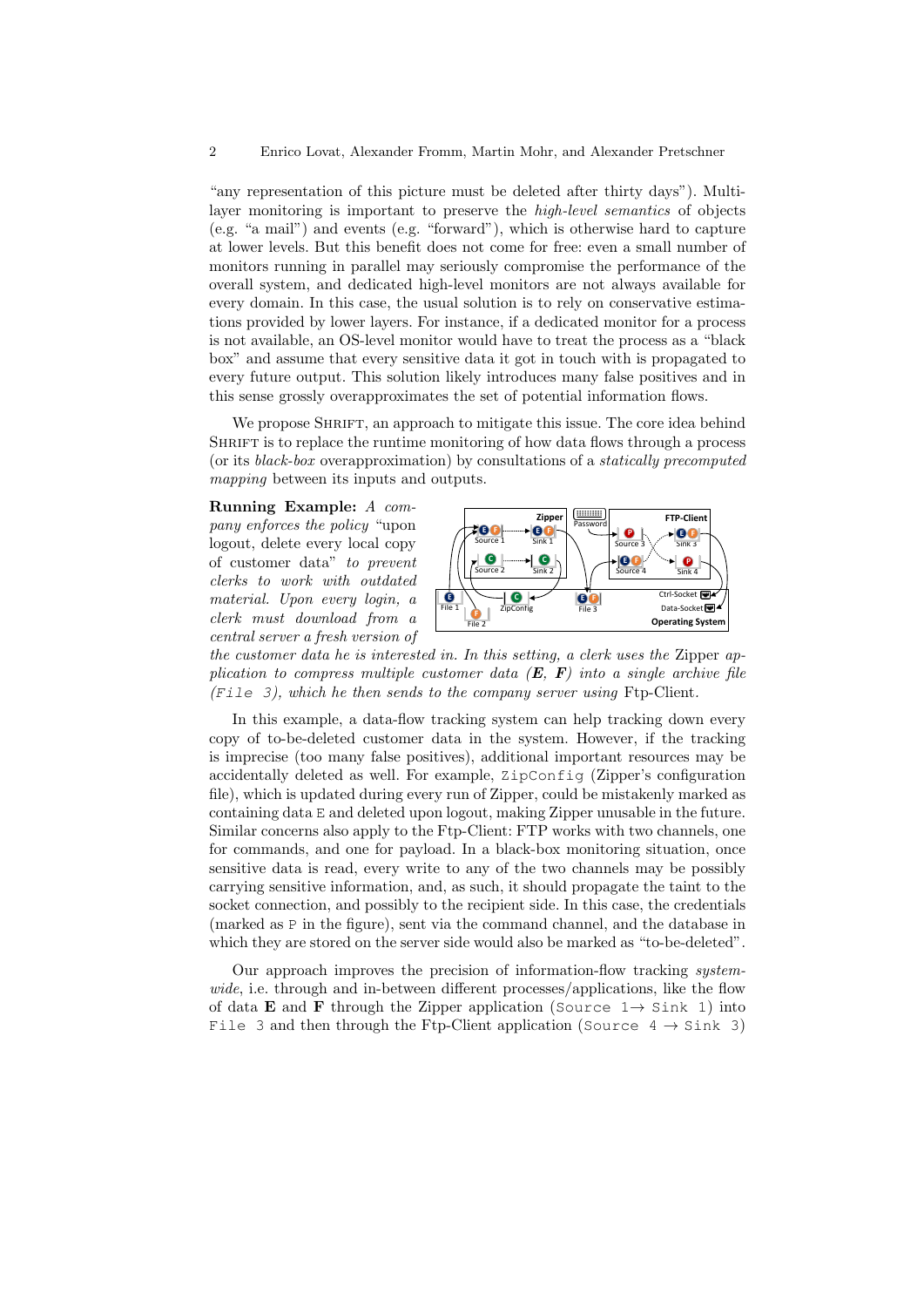till the payload channel, with lower execution overhead than other dynamic monitors for comparable scenarios (cf. §3).

Problem: Concurrently running multiple monitors at different layers of abstraction allows to exploit high-level semantic information (e.g., "screenshot" or "mail") but is performance-wise expensive and requires dedicated monitoring technologies for every layer/application. On the other hand, relying only on estimates provided by other layers (e.g., the above black-box approach) improves performance but comes at the cost of (possibly significant) precision loss.

Solution: We propose a dynamic monitoring approach for generic processes that replaces runtime intra-process data flow tracking by consultations of a statically computed taint-propagation table. Such a monitor is more performant than equivalent runtime monitors for the same application and more precise than the OS-level overapproximation adopted when such a monitor is not available.

Contribution: To the best of our knowledge, we are the first to combine static and dynamic data-flow tracking for different levels of abstraction and through multiple different applications. Our solution improves the precision of OS level data flow tracking with minimal intra-process runtime tracking overhead.

# 2 Our Approach

We consider a setting with monitors at two levels of abstraction: a dynamic monitor at the OS level, based on system-call interposition [2], and one or more inline reference monitors at the application level. Our goal is to improve tracking precision at the OS level with minimal performance penalties. Although our approach is generic in nature and could be applied to any language or binary code, in this work we focus on an instantiation for the Java Bytecode (JBC) level.

We use standard terminology: a *source* is a method invoked by the application to get input data from the environment. A sink performs the dual output invocation. While in some contexts one can find detailed lists of source and sink methods [6], in general the choice is left to the analyst. In our work, a source (sink) is the invocation of a Java standard library method that overrides any overloaded version of InputStream.read (OutputStream.write) or Reader.read (Writer.write), or a method that indirectly invokes one of them, e.g., Properties. load(), which uses an input stream parameter to fill a properties table.

The idea is the following. If a source in an application is executed, the respective input's taint mark is stored. If a sink is executed, all sources (and therefore all taint marks) with potential flows to this sink are determined using a static mapping of potential flows between sources and sinks. There is hence a need to instrument sources and sinks, but not all the instructions in-between them.

Our approach consists of three phases:

2.1. Static analysis: An application X is analyzed for possible information flows between sources and sinks. During this phase we generate a report containing a list of all sources and sinks in the application and a mapping between each sink and every source it may depend on.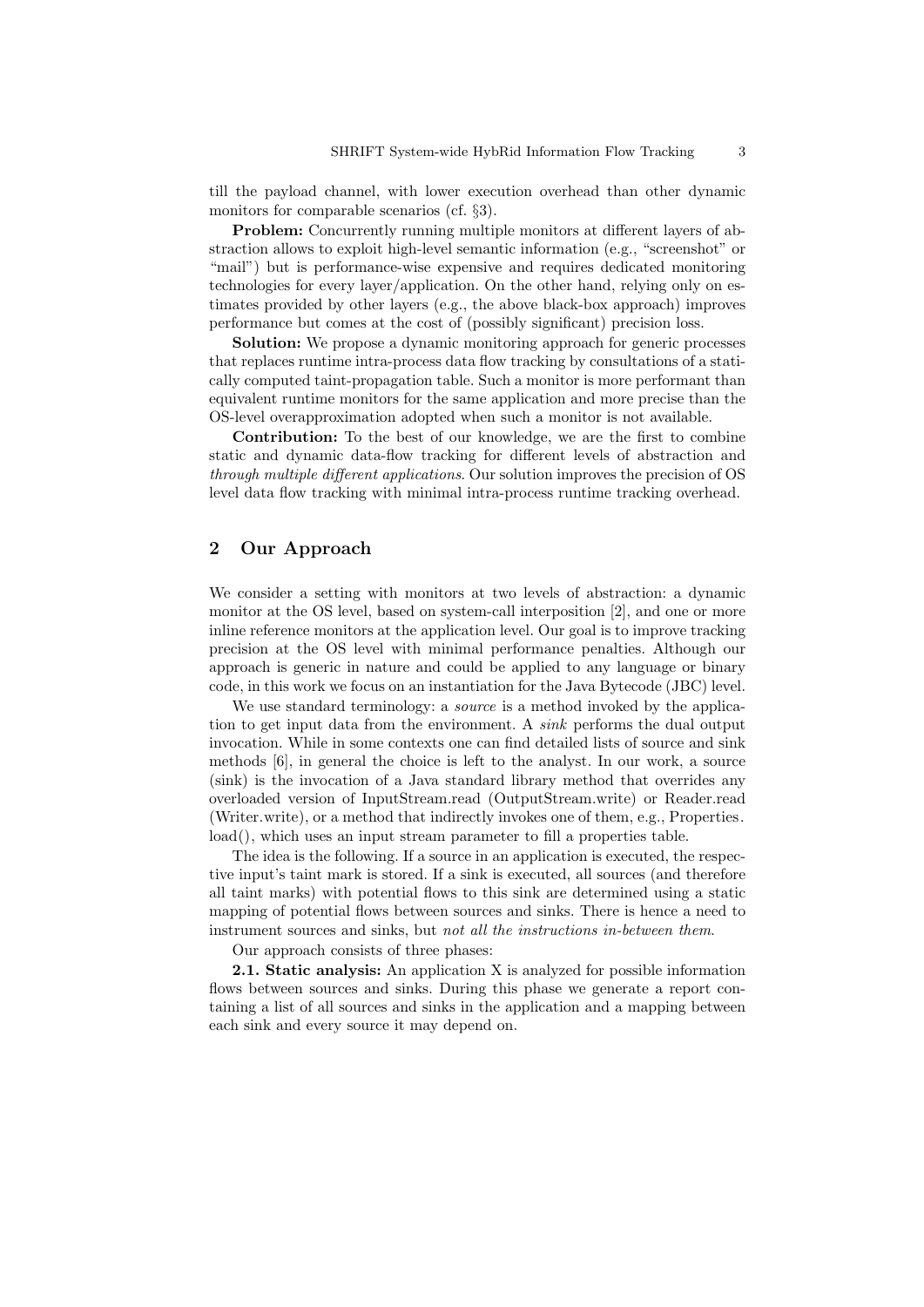

Fig. 1: A code snippet and its PDG

2.2. Instrumentation: All sinks and sources identified by the static analysis (and those instructions *only*) are instrumented in the bytecode of X, allowing us to monitor their execution.

2.3. Runtime: Every time a source or a sink is executed by the instrumented application, information about the data being read or written is exchanged with the OS-level monitor.

In the remainder of this section, we will describe these phases in details, using Zipper and Ftp-Client as examples. Notice, however, that in principle our work can be applied in a push-button fashion to any Java program.

#### 2.1 Static Analysis

In this phase, we perform a static information flow analysis of the application and generate a list of all sources and sinks in the application and of their respective dependencies. To do so, we use JOANA [7, 8], a static information flow analysis tool, but the choice is not binding because our approach is generic in nature and the techniques used by JOANA are also implemented by other tools, e.g. [9].

JOANA operates in two steps: first, it builds a Program Dependence Graph (PDG) [10] of the application; second, it applies slicing-based information flow analysis [11] on the PDG to find out which set of the sources influences which sinks. In order to reduce the number of false positives, JOANA leverages several program analysis techniques. In the following, we explain some fundamental concepts behind JOANA.

PDGs and Slicing: A PDG is a language-independent representation of a program. The nodes of a PDG represent statements and expressions, while edges model the syntactic dependencies between them. There exist many kinds of dependencies, among which the most important are data dependencies, (a statement using a value produced by another statement) and *control dependencies* (a statement or expression controlling whether another statement is executed or not). The PDG in Figure 1 contains a data dependency between the statements in line 1 and in line 2 because the latter uses the value of x produced by the former, and a control dependency between the if-statement in line 3 and the statements in lines 4 and 6 because whether line 4 or 6 is executed depends on the value of the expression in line 3.

PDG-based information flow analysis uses context-sensitive slicing [12], a special form of graph reachability: given a node n of the PDG, the *backwards*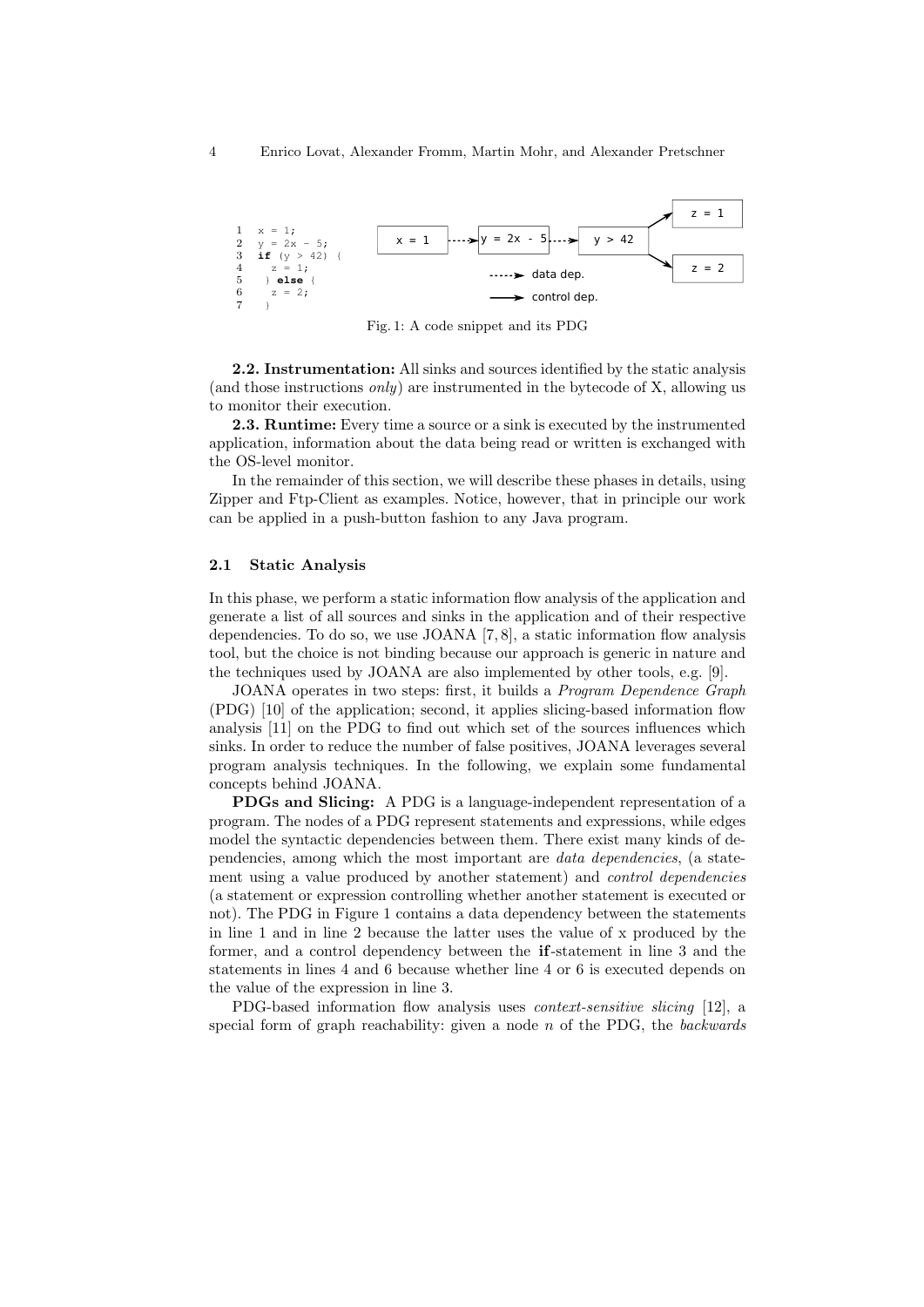slice of n contains all nodes from which n is reachable by a path in the PDG that respects calling-contexts. For sequential programs, it has been shown [13] that a node not contained in the backwards slice of  $n$  cannot influence  $n$ , hence PDG-based slicing on sequential programs guarantees non-interference [14]. It is also possible to construct and slice PDGs for concurrent programs [15]. However, in this context, additional kinds of information flows may exist, e.g. probabilistic channels [16]. So the mere slicing is not enough to cover all possible information flows between a source and a sink. A PDG- and slicing-based algorithm providing such guarantee has recently been developed and integrated into JOANA [17].

Analysis Options: JOANA is highly configurable and allows to configure different aspects of the analysis, e.g. to ignore all control flow dependencies caused by exceptions, or to specify different types of points-to analysis [18]. Points-to-analysis is an analysis technique which aims to answer the question which heap locations a given pointer variable may reference. JOANA uses pointsto information during PDG construction to determine possible information flows through the heap and therefore depends heavily on the points-to analysis precision. JOANA supports several points-to analyses, including 0-1-CFA [19], k-CFA [20] and object-sensitive [21] points-to analysis.

The outcome of this phase is a list of the sources and sinks in the code of the application and a table that lists all the sources each sink depends on.

## 2.2 Instrumentation

In this phase, we take the report generated by the static analysis and instrument each identified source and sink. For each source and sink, the analysis reports its signature and its exact location (parent method and bytecode offset).

```
Consider the code snippet
in Listing 1.1, used in our Zip-
per application: static informa-
tion flow analysis detects the
flow from the source at line
11 (Source1), where the files
are read, to the sink at line 12
(Sink1), where they are writ-
ten into the archive. Listing 1.2
shows the corresponding anal-
ysis report: lines 1 - 9 spec-
ify that the return value of the
```

```
1 void zipIt(String file, String srcFolder) {
 2 fos = new FileOutputStream(file);
 3 zos = new ZipOutputStream(fos);
 4 fileList = this.generateFileList(srcFolder);<br>5 byte[1 buffer = new byte[10241:
 5 byte[] buffer = new byte[1024];<br>6 for (String file: fileList) {
      for (String file : fileList) {
       7 ze = new ZipEntry(file);
 8 zos.putNextEntry(ze);
 9 in = new FileInputStream(file);
10 int len;
11 while ((len = in.read(buffer)) > 0)
12 zos.write(buffer, 0, len);<br>13 in.close():}}
      in.close(); }}
 Listing 1.1: Java code fragment for Zipper
                   application
```
read method invocation at bytecode offset 191 in method zipIt is identified as Source1. The same holds for Sink1 (lines 12-20), but in this case the first parameter (line 19) is a sink, not a source. In the final part, the report also provides information about the dependency between Sink1 and Source1 (line 21 - 25), which is then used to model possible flows.

We use the  $OW2\text{-}ASM [22]$  instrumentation tool to wrap each reported source and sink with additional, injected bytecode instructions. We refer to the set of these additional instructions as inline reference monitor. The outcome of this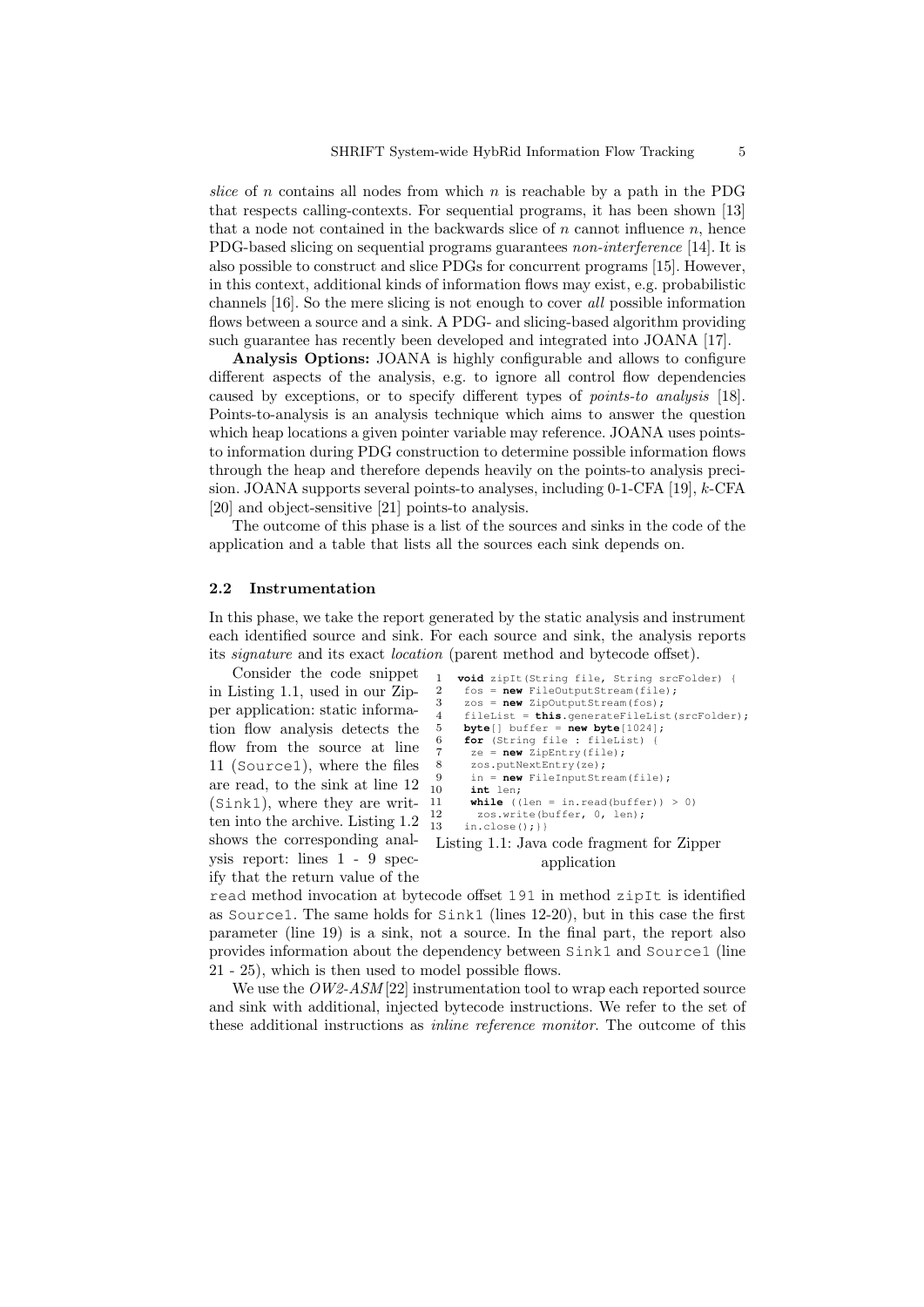phase is an instrumented version of the original application, augmented with a minimal inline reference monitor that interacts with the OS-level monitor when a source or a sink is executed. This way incoming/outgoing flows of data from/to a resource, like files or network sockets, can be properly modeled.

```
1 <source><id>Source1</id><br>2 <location>JZip_zipIt
 2 <location>JZip.zipIt<br>3 (Ljava/lang/String)
           3 (Ljava/lang/String;Ljava/lang/
                 String;)V:191
 4 </location>
 5 <signature>
 6 java.io.FileInputStream.read([B)I
 7 </signature><br>8 <return/>
         8 <return/>
 9 </source><source><id>Source2</id>
10<br>1111 </source><br>12 <sink><id
      12 <sink><id>Sink1</id>
13 <location>JZip.zipIt
                                                                14 (Ljava/lang/String;Ljava/lang/
                                                                                  String;)V:185
                                                                15 </location>
                                                                16 <signature><br>17 iava.util
                                                                            java.util.zip.ZipOutputStream.
                                                                                  write([BII)V
                                                                18 </signature>
                                                                19 <param index="1"/>
                                                                20 \leq / \sin k21 \n<br>\n22 \n<br>\n510Ws22 <sink id="Sink1"><br>23 <source id="Sou
                                                                23 \leq \leq \leq \leq \leq \leq \leq \leq \leq \leq \leq \leq \leq \leq \leq \leq \leq \leq \leq \leq \leq \leq \leq \leq \leq \leq \leq \leq \leq \leq \leq \leq \leq \leq \leq \leq \\langle/sink>
                                                                25 \leq /flows>
```
Listing 1.2: Static analysis report listing sinks, sources and their dependencies

## 2.3 Runtime

This phase represents the actual runtime data-flow tracking, where we execute the instrumented applications in a dynamically monitored OS. At runtime a single OS-level monitor exchanges information with multiple inlined bytecodelevel reference monitors, one per application. We assume that the information to be tracked is initially stored somewhere in the system, e.g. in some files or coming from certain network sockets, and marked as sensitive. In our example in §1 we assume data  $E$  and  $F$  to be already stored in File 1 and File 2, respectively.

Once a source instruction is about to be executed, the instrumented code queries the OS-monitor to obtain information about the tainting of the input. It then associates this information to the source id (e.g. ZipConfig  $\rightarrow$  Source2 in our example). When a sink instruction is about to be executed, the instrumented code fetches tainting information from all the sources the current sink depends on according to the analysis report (Source  $2 \rightarrow$  Sink2). Such information denotes all the possible inputs the current output may depend on, but, most importantly, it denotes all the inputs the current output does not depend on: this is where we reduce false positives, mitigating the overapproximation of potential flows. The tainting information is then propagated to the output.

With this approach, even if the application reads additional data (like data E) before generating the output, the tainting associated with the sink (and, consequently, with the output) remains the same, as long as the input does not influence the output. In contrast, in a process treated as a black-box every output is as sensitive as the union of all the sources encountered till then. The information about the content being output by the current sink (Sink2  $\rightarrow$ ZipConfig) is forwarded to the OS monitor, which will carry on the tracking outside the boundaries of the application. Since the process described here applies to every instrumented application, this allows us to track the flows of data between any pair of applications, even through OS artifacts (like files), OS events (like copying a file) and non-instrumented processes (via black-box tracking).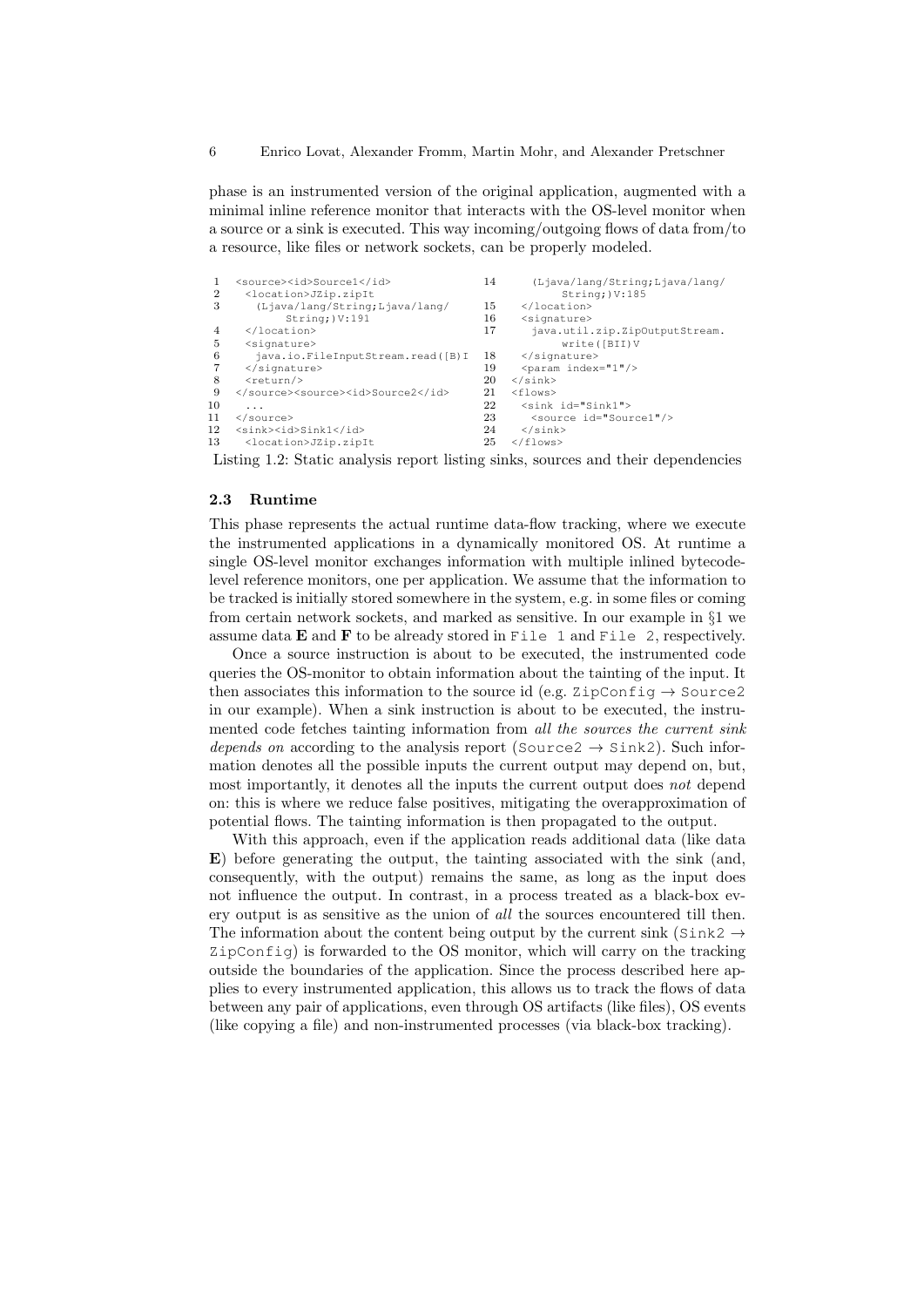## 3 Evaluation

Our goal is to improve system-wide, i.e. OS-level, data-flow tracking precision without the extreme overhead of process-level runtime data-flow tracking. We evaluated our work in terms of *precision* (false positives<sup>3</sup>) and *performance*, and addressed the following research questions by means of case studies:

- RQ1 How much more precise is this approach with respect to the estimation provided by an OS-level monitor alone?
- RQ2 How long does the static analysis phase take?
- RQ3 How much slower is the instrumented application, and how do we compare with purely dynamic solutions?

We performed our experiments on the applications described in our running example (cf. §1), Zipper and Ftp-Client. Zipper was written by a student, while Ftp-Client was found online [23]. The code of these applications is intentionally minimal, in order to facilitate manual inspection of the results. Moreover, these applications stress-test our solution because our approach instruments only entry and exit points in the code (sources and sinks), but the vast majority of executed instructions are indeed sources or sinks; for comparison, we also run our solution on an application with little  $I/O$  and large amount of computation in-between: the Java Grande Forum Benchmark Suite<sup>4</sup>, a benchmark for computationally expensive Java applications. We chose this framework, among others, to compare our results to those of related work [24].

#### 3.1 Settings

Our evaluation was performed on a system with a 2.6 GHz Xeon-E5 CPU and 3GB of RAM. We ran our static analyser on all the applications using the different configurations described in §3.2. We report the median value for 30+ executions of each configuration, to weed out possible environmental noise. As OS monitor, we used an implementation from the literature [25]. All the runtime experiments use the objsens-D (§3.2) configuration for the static analysis phase. We decided for it because of its high precision in our tests; any other analysis, however, would generate statistically indistinguishable runtime performances.

### 3.2 Precision (RQ1) and Static Analysis Performance (RQ2)

First, by construction, our approach cannot be less precise than treating the processes as black boxes ( $=$  every output contains every input read so far), the typical conservative estimation made by OS-level monitors [2]. Second, while dynamic analyses usually rely on explicit flows only, static analyses consider additional kinds of dependencies between instructions (e.g. control-flow dependencies), generating more dependencies between sources and sinks. Third, even

<sup>&</sup>lt;sup>3</sup> We assume the static analysis to be sound: all actual flows are reported, i.e., there are no false negatives. Limitations of our approach are discussed in §4

 $^4$ https://www2.epcc.ed.ac.uk/computing/research\_activities/java\_grande/index\_1.html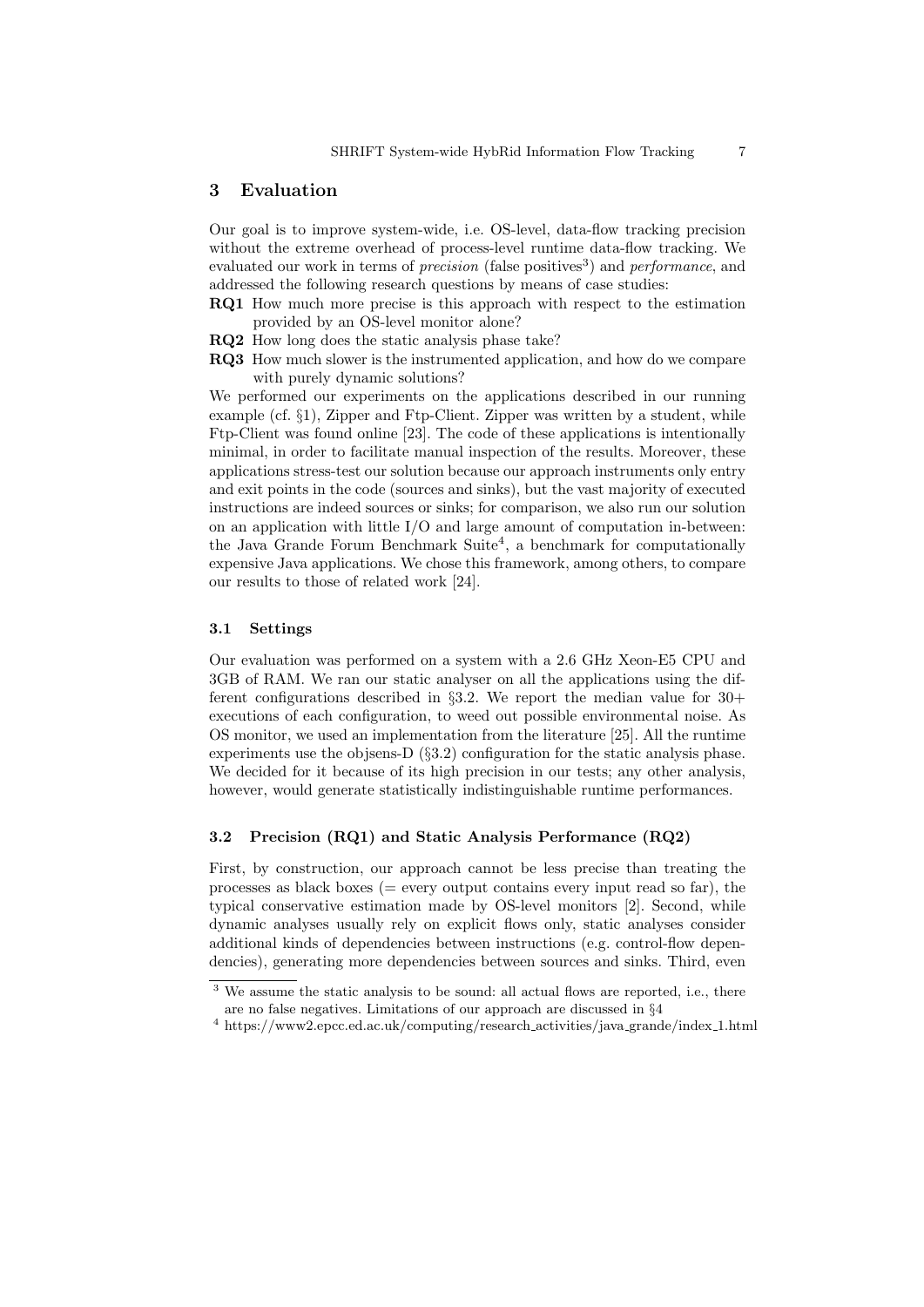if we configure our static analyser to consider explicit-flows only, a static approach considers every possible execution at once, meaning that if at least one execution leads to a flow, then the sink statically depends on the source.

1 in=input();<br>2 if  $(\text{cond})$  $\frac{2}{3}$  **if** (cond) out=in;  $\overline{A}$ 5 output(out); For instance, for the code on the left static analysis reports that the sink at line 5 depends on the source at line 1, even considering explicit flows only. A runtime monitor would report the dependency only during those runs where condition cond at line 2 is satisfied. Replacing the runtime monitoring with a static dependency table introduces overapproximation by making the sink depending on the source during every execution, regardless of cond's value.

We ran experiments on the scenario described in §1. We created the Zipper's configuration file, assigned to data C, and two files with random content  $(data \, \mathbf{E}$  and  $\mathbf{F}$ , respectively). In this scenario, we assumed that the only data read from the standard input is the password, marked as P. We then ran the scenario (i.e. we zipped the files using Zipper and sent them to the server using Ftp-Client) and looked at the sensitivity of the content that reached the sockets.

As expected, the execution using a black-box approach yielded a rather coarse-grained result (all data reached both sockets); in contrast, our solution provided the expected result (data E

Table 1: Static analysis results for different configurations.

|        |                | (s) | Points-To Time #Sources/<br>$\#\mathrm{Sinks}$ | Precision<br>(DI/D) |  |  |  |  |  |  |  |
|--------|----------------|-----|------------------------------------------------|---------------------|--|--|--|--|--|--|--|
| Ĕ      | $0-1$ -CFA     | 32  | 9/46                                           | $38\% / 51\%$       |  |  |  |  |  |  |  |
|        | 1-CFA          | 64  | 9/46                                           | 58% / 73%           |  |  |  |  |  |  |  |
|        | $\equiv$ 2-CFA | 153 | 9/46                                           | $58\% / 73\%$       |  |  |  |  |  |  |  |
|        | objsens        | 220 | 9/46                                           | $38\%$ / $74\%$     |  |  |  |  |  |  |  |
| Zipper | 0-1-CFA        | 53  | 10/56                                          | 24\% / 43\%         |  |  |  |  |  |  |  |
|        | $1$ -CFA       | 82  | 10/55                                          | $25\%$ / $53\%$     |  |  |  |  |  |  |  |
|        | $2$ -CFA       | 185 | 10/55                                          | $55\%$ / $78\%$     |  |  |  |  |  |  |  |
|        | objsens        | 353 | 10/55                                          | 57% / 84%           |  |  |  |  |  |  |  |
| JGFBS  | $0-1$ -CFA     | 211 | 8 / 84                                         | $56\%$ / $59\%$     |  |  |  |  |  |  |  |
|        | $1$ -CFA       | 580 | 8/81                                           | 71% / 75%           |  |  |  |  |  |  |  |
|        | 2-CFA          | 626 | 8/81                                           | 71% / 77%           |  |  |  |  |  |  |  |
|        | objsens        | 360 | 8/81                                           | 73% / 79%           |  |  |  |  |  |  |  |

and  $F$  flowed only to the data socket, while  $P$  only to the control socket).

However, it is hard to *quantify* such an improvement in general. Considering that a black-box approach would always be as precise as our approach when every source is connected to every sink, a possible metric for precision improvement could be the number of source-to-sink connections that we can safely discard, thanks to static analysis. We let  $\# flows$  denote the number of statically computed dependencies between sources and sinks, and measure precision as  $1-(\#flows/(\# sources \times \# sinks))$ , where 0 indicates that every source flows to every sink (like in the black-box approach) and 1 indicates that all sinks are independent from the sources, i.e. no data propagation. We are not aware of any better metric to measure precision of static analysis w.r.t dynamic monitoring.

As reported in Table 1, we ran our analysis with various points-to-analyses (0-1-CFA [19], 1-CFA, 2-CFA, object-sensitive, cf. §2.1), considering only explicit (D), and additional implicit (DI), information flows. According to the formula above, the improved precision of the instrumented applications varies between 24% and 84% for Zipper, between 38% and 74% for Ftp-Client and between 56% and 79% for Java Grande F.B.S., depending on the configuration. Although some of these analyses are incomparable in theory, object-sensitivity tends to deliver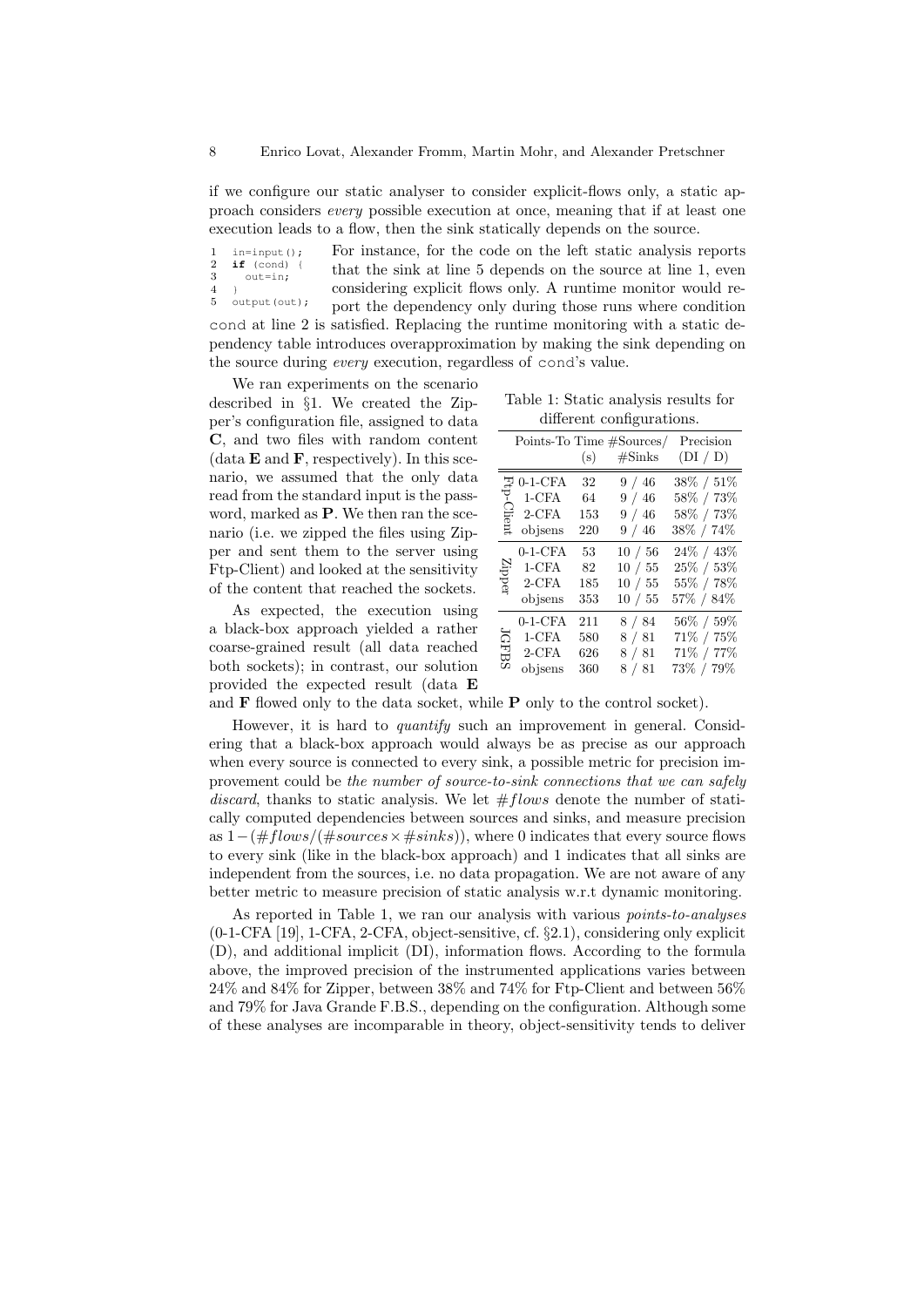|                         | Size (bytecode)                               | Average overhead<br>per sink/source |                     | Overhead in total      |                    |        |                      |                          |
|-------------------------|-----------------------------------------------|-------------------------------------|---------------------|------------------------|--------------------|--------|----------------------|--------------------------|
|                         | orig. $\rightarrow$ instr.                    |                                     | $Intra$ Intra+ $OS$ |                        | Intra $ Intra+OS $ | [26]   | $\overline{24}$      | [27]                     |
| Zipper                  | $1611 \rightarrow 2192$                       | 2.06x                               | 22.92x              | 2.09x                  | 34.28x             | 220.4x |                      | $\overline{\phantom{0}}$ |
| F <sub>tp</sub> -Client | $9191 \rightarrow 9785$                       | 0.16x                               | 4.37x               | 0.28x                  | 6.75x              | 25.7x  |                      |                          |
|                         | Java Grande 29003 $\rightarrow$ 30123 [6.33x] |                                     | 144.65x             | $\vert$ 0.001x $\vert$ | 0.07x              |        | $ 10.5x 0.25x - 1x $ |                          |
| $Zipper_{32}$           | $1611 \rightarrow 2192$                       | 0.24x                               | 7.11x               | 0.33x                  | 11.61x             | 19.7x  |                      | $15.2x - 28.1x$          |

Table 2: Runtime analysis results. Underlined value taken from the literature, all others measured. Values in italic refer to results of comparable tests (cf. §3.3).  $Zipper_{32}$  indicates the archiving of 261MB using internal buffers 32x bigger.

more precision, as was already reported for various client analyses [21]. Note that these numbers are hard to relate to dynamic values, because they depend on the specific application under analysis and they do not take into account how many times a certain source/sink instruction is executed at runtime.

To answer RQ2, we also measured the time required to statically analyse our exemplary applications: between 30 and 626 seconds were needed to perform the static analysis (cf. Table 1), of which 80-90% are invested in building the PDG, while the rest is spent on slicing. The choice of the points-to-analysis determines the size of the PDG and thus directly affects the total analysis time; our PDGs have between  $10^4$  and  $10^6$  nodes and between  $10^5$  and  $10^7$  edges.

## 3.3 Runtime performance (RQ3)

We tested our approach with multiple experiments based on our scenario  $(\S1)$ : transfer a 20K file to a remote server using Ftp-Client, and compress it using Zipper. We also ran our tool on the Java Grande F.B.S., the computationally expensive task with limited I/O used in the evaluation of [24]. We evaluated our approach (cf. Table 2) in terms of the bytecode space overhead (column "Size (bytecode)"), the average execution time of a single instrumented source/sink (column "Average overhead per sink/source"), and the total execution time of the instrumented application (column "Overhead in total") compared to its native execution. We measured the execution runtime overhead with both monitors at the application and OS level (columns "Intra+OS"), and with just one inlined reference monitor at the application level observing only sources' and sinks' executions (columns "Intra"). In addition, we compared our work to other approaches, either by running our tool on the same scenario used to evaluate them [24] or, if possible, by running those tools on our tests. The latter is the case for LibDFT [26], an intra-process data-flow tracking framework for binaries.

Zipper and Ftp-Client applications are stress-testing our approach because they transfer data in blocks of 1KB at a time. This results in a huge number of read/write events: for comparison, creating a zip file from 261MB of data with our Zipper generated ∼122K write and ∼256K read events, whereas gzip, an equivalent tool used in [27]'s evaluation, only generates 3781 writes and 7969 read system calls for the same input and the same output. Because [27] is a dynamic monitor that connects information flow tracking results for multiple applications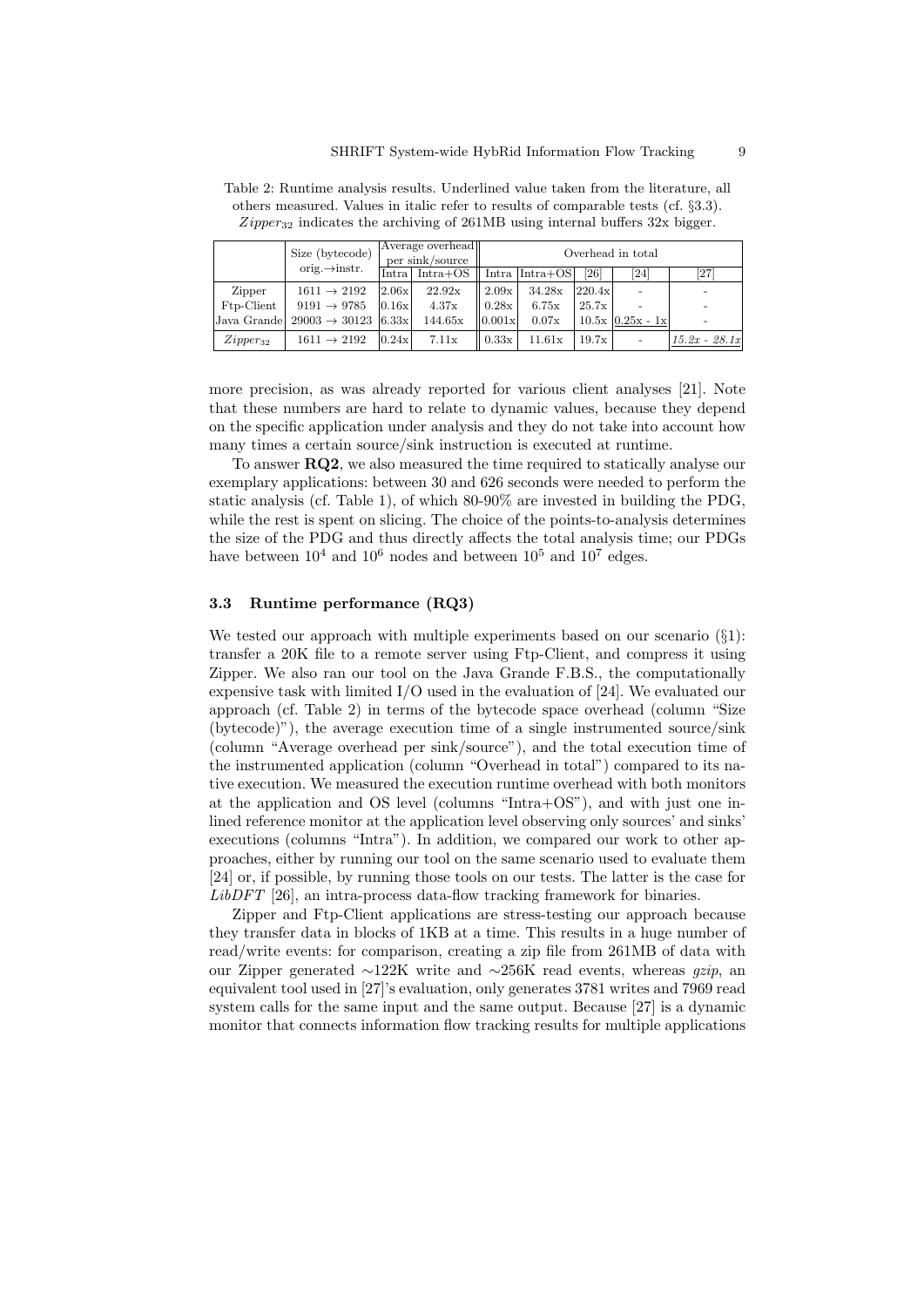across the system, we found a comparison to this work to be particularly relevant. To perform it, we ran a fourth experiment: archiving 261MB of linux source code with our Zipper application after increasing the size of the internal buffers by a factor of  $32x$ ; this way, for the same input, Zipper generates the same number of I/O events of the tool used in [27]. We are aware that comparing different applications is always tricky; however, since the number and type of generated events is almost identical, we believe the comparison to be informative and likely fair. Our results are presented in the last row of Table 2. The overhead for archiving 261MB (11.61x) using our Zipper is smaller than the best value for gzip mentioned in  $[27]$  (15.2x-28.1x). Similarly, on the Java Grande test, we outperformed [24]'s analysis of one order of magnitude (0.07x vs 0.25x-0.5x).

Note that the static analysis and the instrumentation are executed only once per application. For this reason, we excluded the time to perform them from the computation of the relative runtime overhead (columns Intra and Intra+OS in Overhead, Table 2). Also, the values in Table 2 do not include the time required to boot the Java Virtual Machine, which is independent of our instrumentation and thus irrelevant. It is worth noticing that we tried different configurations of LibDFT but we could only reproduce overheads more than ten times larger than those reported in the original paper [26].

# 4 Discussion

We now offer a general summary of our experimental results, elaborating on some of the technical and fundamental highlights and limitations of our approach.

By combining static and dynamic data flow technologies, we manage to track system-wide information flows between different programs and across different application layers. Our prototype implementation performs better than existing approaches although we are aware that this strongly depends on the application under analysis. While we have not "tuned" our approach to the examples in the case studies, we need to refrain from generalizing our findings. As we instrument only sources and sinks, on computationally intensive tasks with little  $I/O$ , like the Java Grande F.B.S., our tool exhibits a negligible overhead in practice  $(<0.07x$ ). In more I/O intensive scenarios, our results are comparable or betterthan existing approaches. Note that while the tracking overhead per source/sink is stable (∼0.08ms "Intra", ∼2.2ms "Intra+OS"), the time to execute specific sources/sinks (e.g.  $>7$ ms for printing a certain string on standard output) can be longer than for others (e.g. ∼0.011ms for reading 1KB from a file), resulting in vastly different relative overhead.

We could improve the precision of our approach by leveraging additional information, e.g. the context in which a certain sink/source is executed [19]. However, this requires a) the use of a context-sensitive points-to-analysis, like 1- CFA, usually more costly than a context-insensitve one (cf. §3), and b) additional instrumentation, which is the reason why we decided not to go for it. Other options to improve the precision of static analysis are ignoring certain kinds of flows, like those solely caused by exceptions, or manually adding declassification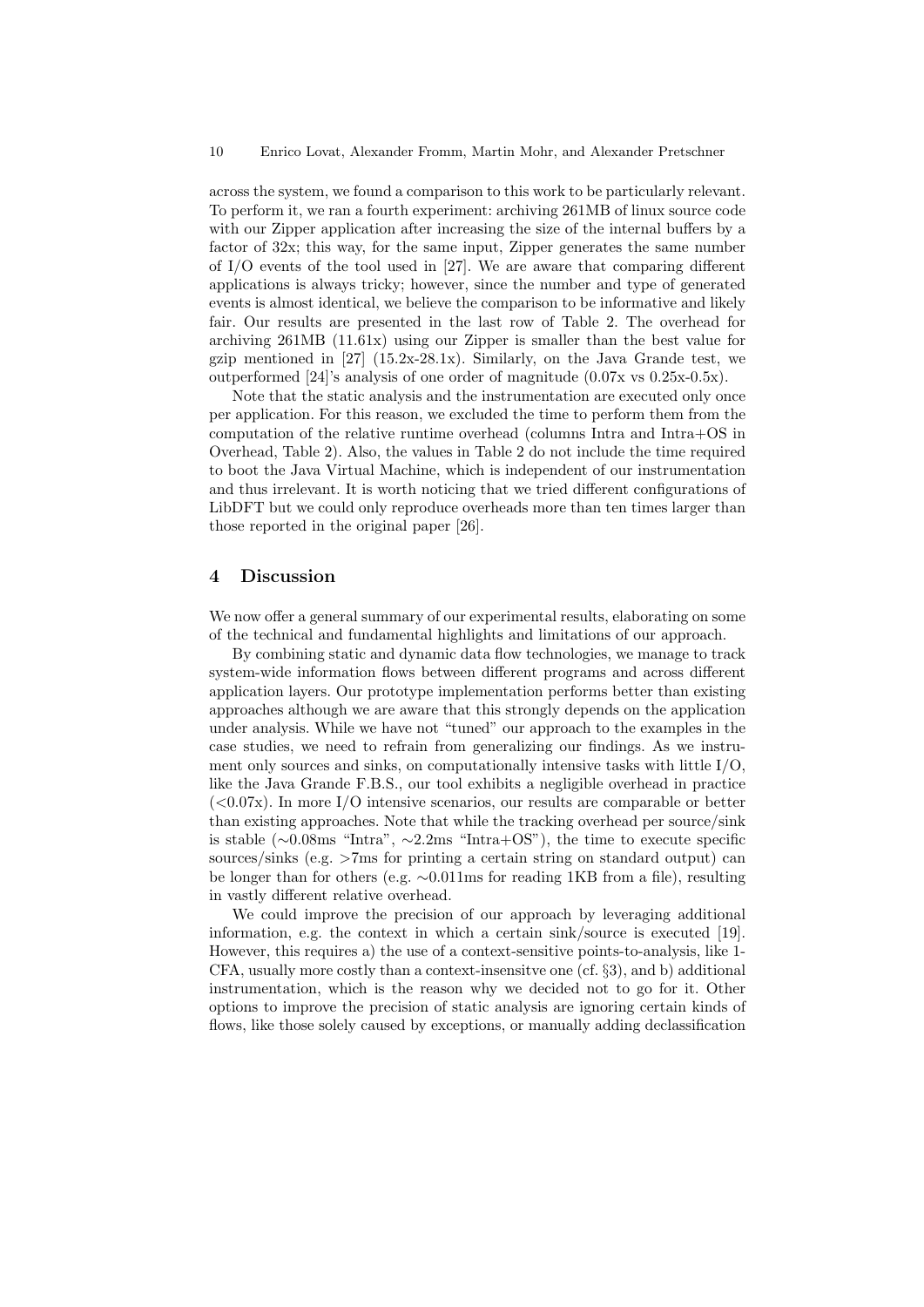annotations to the code. While the first idea is acceptable, as long as one is fine with the respective change in the notion of soundness, we decided against manual annotations, envisioning the application of our tool in a scenario where static analysis is performed automatically on unknown code.

JOANA currently does not support dynamic language features like reflection and callbacks, challenging tasks for any static information flow analysis: dealing with reflection in a meaningful way requires approximating the possible values of strings which are passed as class or method names or to exploit runtime information [28], while callback-based applications (e.g. using Java Swing) require a model that captures the way the callback handlers are invoked. In other words, while JOANA can analyse multi-threaded programs (cf. §2.1), library-supported asynchronous communication between threads is still a limitation.

If we configured the static analysis to ignore all implicit flows (easy to circumvent [29]), the combination of our OS runtime monitor and the application reference monitors would guarantee a property similar to Volpano's weak secrecy [30]. On the other hand, a sound and precise system-wide non-interference analysis (including all information flows), would require to analyse all applications simultaneously, to also capture flows caused by the concurrent interactions on shared resources [16]. This is unfeasible even for a small number of applications and likely leads to prohibitively imprecise results. Our approach lies somewhere in-between: the static intra-process analysis guarantees non-interference between inputs and outputs of each application, while data flows across applications are captured at runtime. This property is stronger than weak secrecy, which completely ignores implicit flows, but still weaker than system-wide non-interference.

# 5 Related work

Approaches in the field of Information Flow Analysis can be roughly categorized in static, dynamic and hybrid solutions.

Static approaches analyze application code before it is executed and aim to detect all possible information flows [31, 32]. A given program is certified as secure, if no information flow between sensitive sources and public sinks can be found. Such a static certification can for example be used to reduce the need for runtime checks [33]. Various approaches (apart from PDGs) can be found in the literature, usually based on type checking [32] or hoare logic [34]. Because of their nature, static approaches have problems with handling dynamic aspects of applications like callbacks or reflective code (§4), and are confined to the application under analysis, i.e. no system-wide analyses.

Dynamic approaches track data flows during execution and thus can also leverage additional information, like concrete user inputs, available only at runtime. TaintDroid [35] is a purely dynamic data flow tracking approach for system-wide real-time privacy monitoring in Android. Despite its relatively small runtime overhead, TaintDroid focuses on explicit data flow tracking only. [36] proposes *ShadowReplica*, a highly optimized data flow tracker that leverages multiple threads to track data through binary files. While performance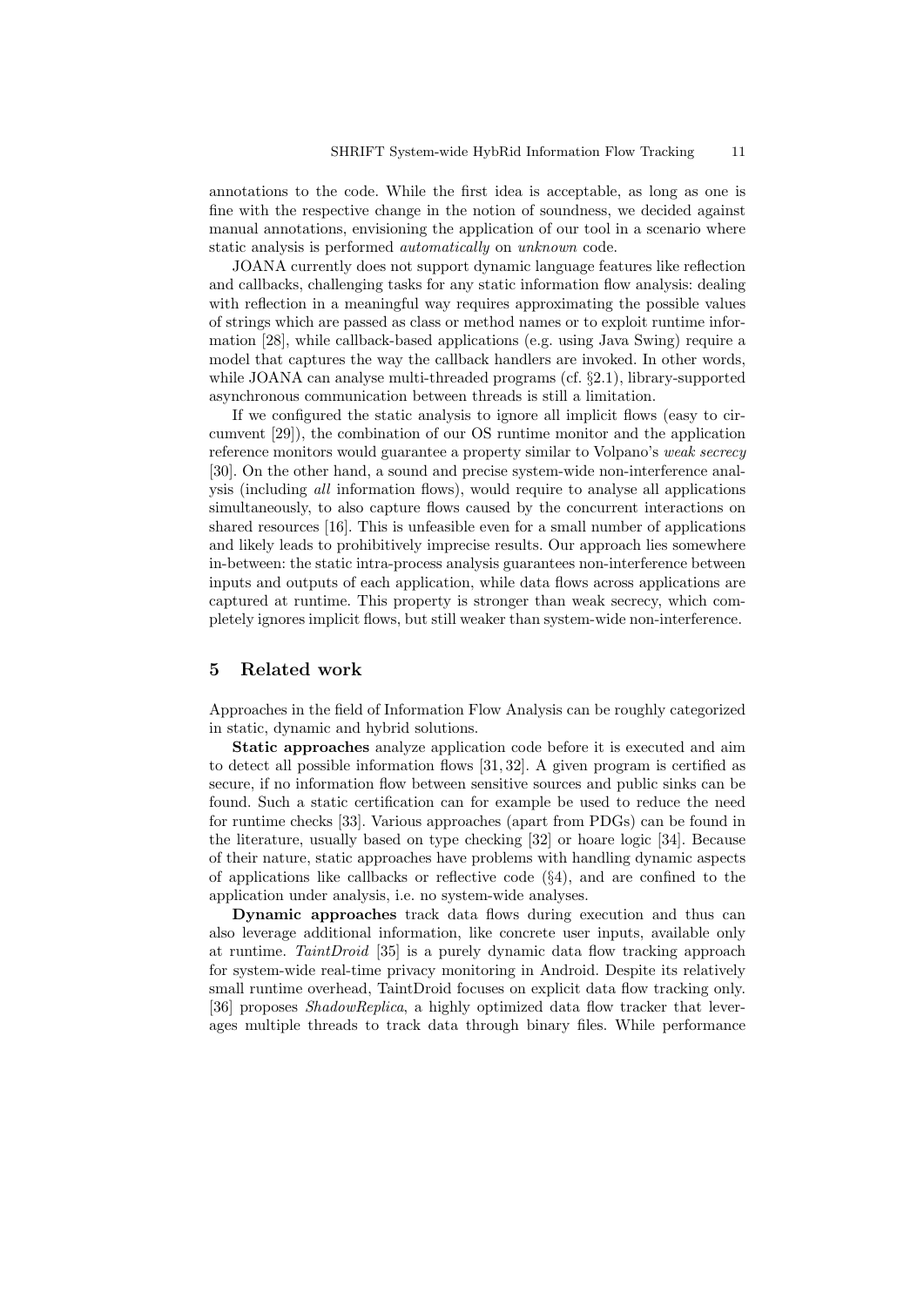in general depends on the application under analysis, on I/O-intensive tasks ShadowReplica's runtime overhead is comparable to ours (cf. §3). [26] presents LibDFT, a binary-level solution to track data flows in-between registers and memory addresses. Although LibDFT's reported evaluation mentions little performance overhead, we could not reproduce these numbers: as shown in Table 2, LibDFT imposed a bigger performance overhead than our approach; it is also unable to perform system-wide tracking because, in contrast to our approach, it cannot model flows towards OS resources (e.g. files) or in-between processes.

Whole-system tainting frameworks, on the other hand, can specifically track such kind of flows; among them we find Panorama [37], an approach at the hardware and OS levels to detect and identify privacy-breaching malware behaviour, GARM [38], a tool to track data provenance across multiple applications and machines, and Neon[39], a fine-grained system-wide tracking approach for derived data management. While the performance penalty they induce is comparable to ours, because of their dynamic nature, none of these tools can cope with implicit flows, nor exploit application-level semantics ("screenshot", "mail").

Hybrid approaches aim at combining static and dynamic information flow tracking approaches, usually to mitigate runtime-overhead. [24] presents a hybrid solution for fine-grained information flow analysis of Java applications; in this work, statically computed security annotations are used at runtime to track implicit information flows and to enforce security policies by denying the execution of specific method calls. In [40] the authors propose to augment a hybrid tracking approach with declassification rules to downgrade the security levels of specific flows and controlling information flows by allowing, inhibiting, or modifying events. Although both [24, 40] show promising results, they do not take into account flows through OS-level abstractions, like files, nor between different applications or abstraction layers, as we do. We did not discuss so far the possibility of enforcing usage control requirements at the Java bytecode level in a preventive fashion [41] (i.e. execute a certain source/sink only if the tracker's response is affirmative), because, while requiring only minor changes in the instrumentation, denying method executions at this level may make the system unstable.

Other approaches model inter-application information flows by instrumenting sources and sinks in the monitored applications, relying on pure dynamic tracking [27] or on static analysis results [42] for the intra-application tracking. All of them, however, perform the inter-application flow tracking relying on the "simultaneous" execution of a sink in the sender application and a source in the receiver. None of them can model a flow towards an OS resource, like a file, nor towards a non-monitored application. In these scenarios, these approaches lose track of the data, while ours delegates the tracking to the OS level monitor.

# 6 Conclusions and Future Work

We described a new, generic approach to perform precise and fast system-wide data-flow tracking. We integrated static information flow analysis results with runtime technologies. In our case studies, our solution could track flows of data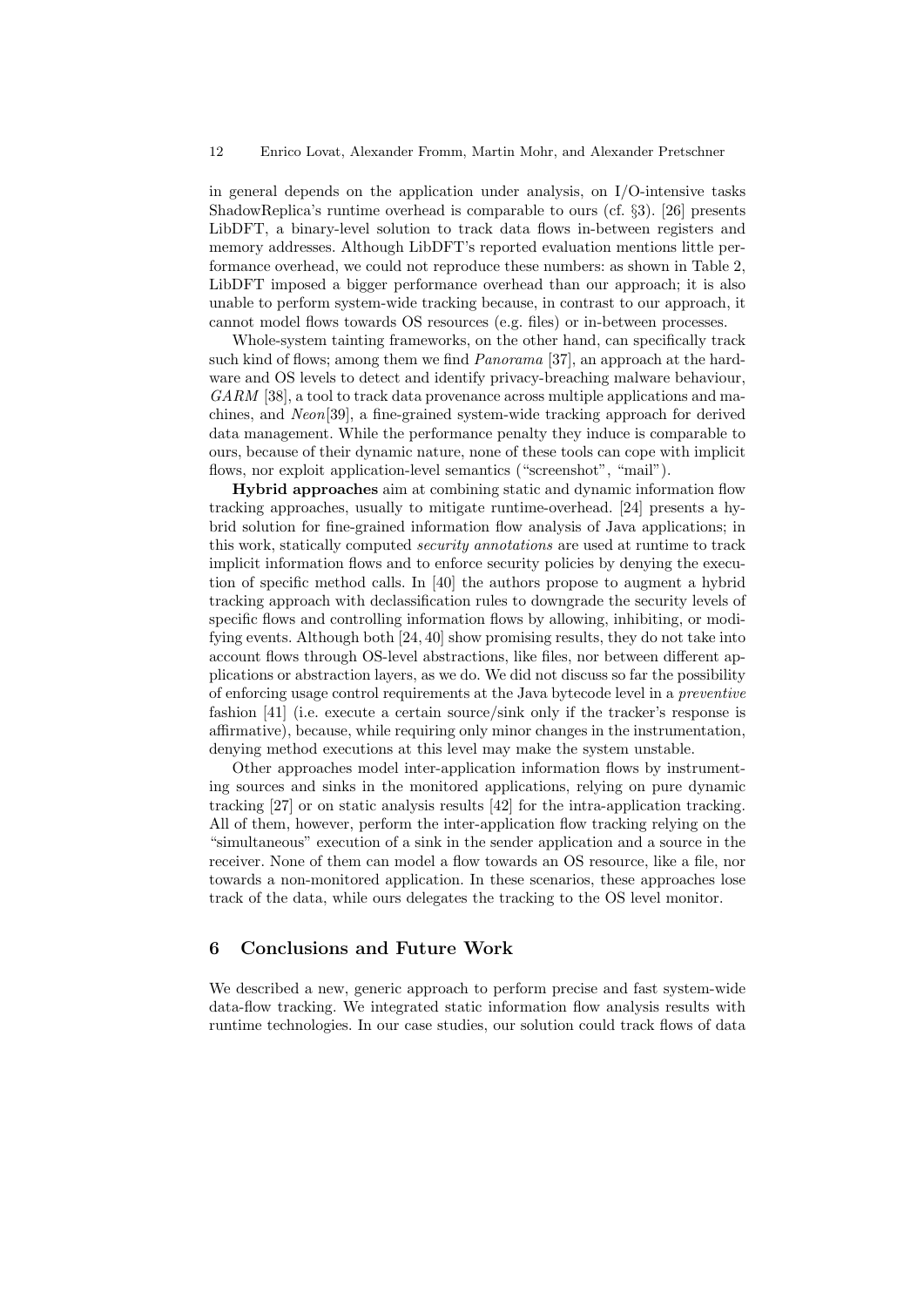through and in-between different applications more precisely than the black-box approach does and faster than comparable dynamic approaches do. At present we cannot substantiate any claim of generalization of these results to other scenarios, but we are optimistic. While our proof-of-concept implementation connects executed Java code to an OS-level runtime monitor, other instantiations are possible. For instance, static approximations for flows in a database could be connected to dynamic measurements in a given application. Also, our general methodology is not restricted to specific programming languages or tools, so instantiations for languages other than Java are possible.

To the best of our knowledge, this is the first system-wide runtime analysis that replaces the internal behavior of applications by their static source/sink dependencies. Although hybrid approaches have already been proposed before, this kind of integration of static and dynamic results is the first of its kind.

Our experiments confirmed the intuition that the improvement in precision and performance depends on the type of information flows considered, and on the amount of I/O instructions executed (w.r.t the total number of instructions). Our solution is more suitable if this ratio is low, i.e. for applications that perform large computations on few inputs to produce a limited number of outputs.

We plan to apply our work to other programming languages, or the x86 binary level, although static analysis tools at this level exhibit bigger limitations. Additionally, we want to better understand the issues described in §4, in particular the exploitation of context-sensitive analysis information.

Acknowlegdements: This work was supported by the DFG Priority Programme 1496 "Reliably Secure<br>Software Systems - RS<sup>3</sup>" (grants PR-1266/1-2 and Sn11/12-1), and by the *Peer Energy Cloud* project, funded by the German Federal Ministry of Economic Affairs and Energy.

## References

- 1. A. Pretschner et al. Representation-Independent Data Usage Control. In DPM'11.
- 2. M. Harvan and A. Pretschner. State-Based Usage Control Enforcement with Data Flow Tracking using System Call Interposition. In Proc. Netw. and Sys. Sec., 2009.
- 3. F. Kelbert and A. Pretschner. Data Usage Control Enforcement in Distributed Systems. In Proc. 3rd ACM CODASPY, 2013.
- 4. E. Lovat and A. Pretschner. Data-centric Multi-layer Usage Control Enforcement: A Social Network Example. In Proc. 16th SACMAT, 2011.
- 5. A. Pretschner et al. Usage Control Enforcement with Data Flow Tracking for X11. In Proc. 5th Intl. Worksh. on Sec. and Trust Man., 2009.
- 6. S. Rasthofer, S. Arzt, and E. Bodden. A Machine-learning Approach for Classifying and Categorizing Android Sources and Sinks. In Proc. NDSS, 2014.
- 7. JOANA. http://joana.ipd.kit.edu.
- 8. J. Graf, M. Hecker, and M. Mohr. Using JOANA for Information Flow Control in Java Programs - A Practical Guide. In Proc. 6th ATPS, 2013.
- 9. Tripp et al. TAJ: Effective Taint Analysis of Web Applications. In Proc. PLDI'09.
- 10. J. Ferrante, K. J. Ottenstein, and J. D. Warren. The program dependence graph and its use in optimization. ACM Trans. Program. Lang. Syst., 1987.
- 11. C. Hammer and G. Snelting. Flow-sensitive, context-sensitive, and object-sensitive information flow control based on program dependence graphs. IJIS, 2009.
- 12. T. Reps, S. Horwitz, M. Sagiv, and G. Rosay. Speeding up slicing. In FSE, 1994.